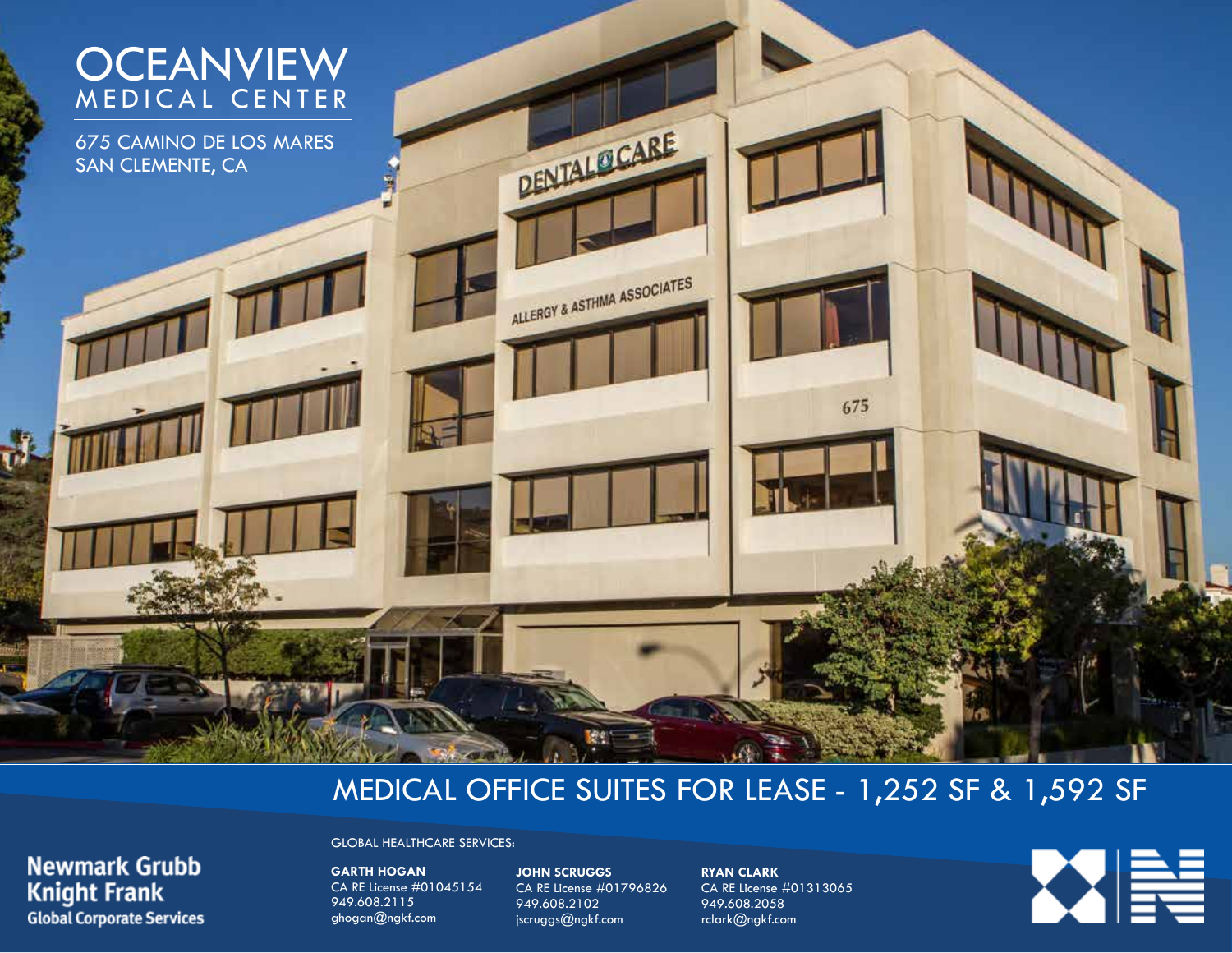



OCEANVIEW MEDICAL CENTER is a best-in-class medical office building in one of South Orange County's most affluent regions. Located adjacent to Saddleback Memorial Medical Center (SMMC) San Clemente, Oceanview Medical Center is a five-story medical office building consisting of 30,913 rentable square feet.

#### HIGHLIGHTS:

- Suite 302/3rd floor beautiful ocean views - 1,252 SF
- Suite 400/4th floor 1,592 SF
- Ample free parking
- Trophy Class-A building, completely renovated in 2006
- Local amenities surrounding the building
- Close proximity to I-5
- Exceptional demographics, Orange County coastal location

### **Newmark Grubb Knight Frank Global Corporate Services**

### GLOBAL HEALTHCARE SERVICES:

**GARTH HOGAN** CA RE License #01045154 949.608.2115 ghogan@ngkf.com

**JOHN SCRUGGS** CA RE License #01796826 949.608.2102 jscruggs@ngkf.com

**RYAN CLARK** CA RE License #01313065 949.608.2058 rclark@ngkf.com



4675 MacArthur Court, Suite 1600, Newport Beach, CA (Corporate CA RE License #01355491)

Procuring broker shall only be entitled to a commission, calculated in accordance with the rates approved by our principal only if such procuring broker executes a brokerage agreement acceptable to us and our principal and ment are fully and unconditionally satisfied. Although all information furnished regarding property for sale, rental, or financing is from sources deemed reliable, such information has not been verified and no express repr accuracy thereof and it is submitted subject to errors, omissions, change of price, rental or other conditions, prior sale, lease or financing, or withdrawal without notice and to any special conditions imposed by our prin